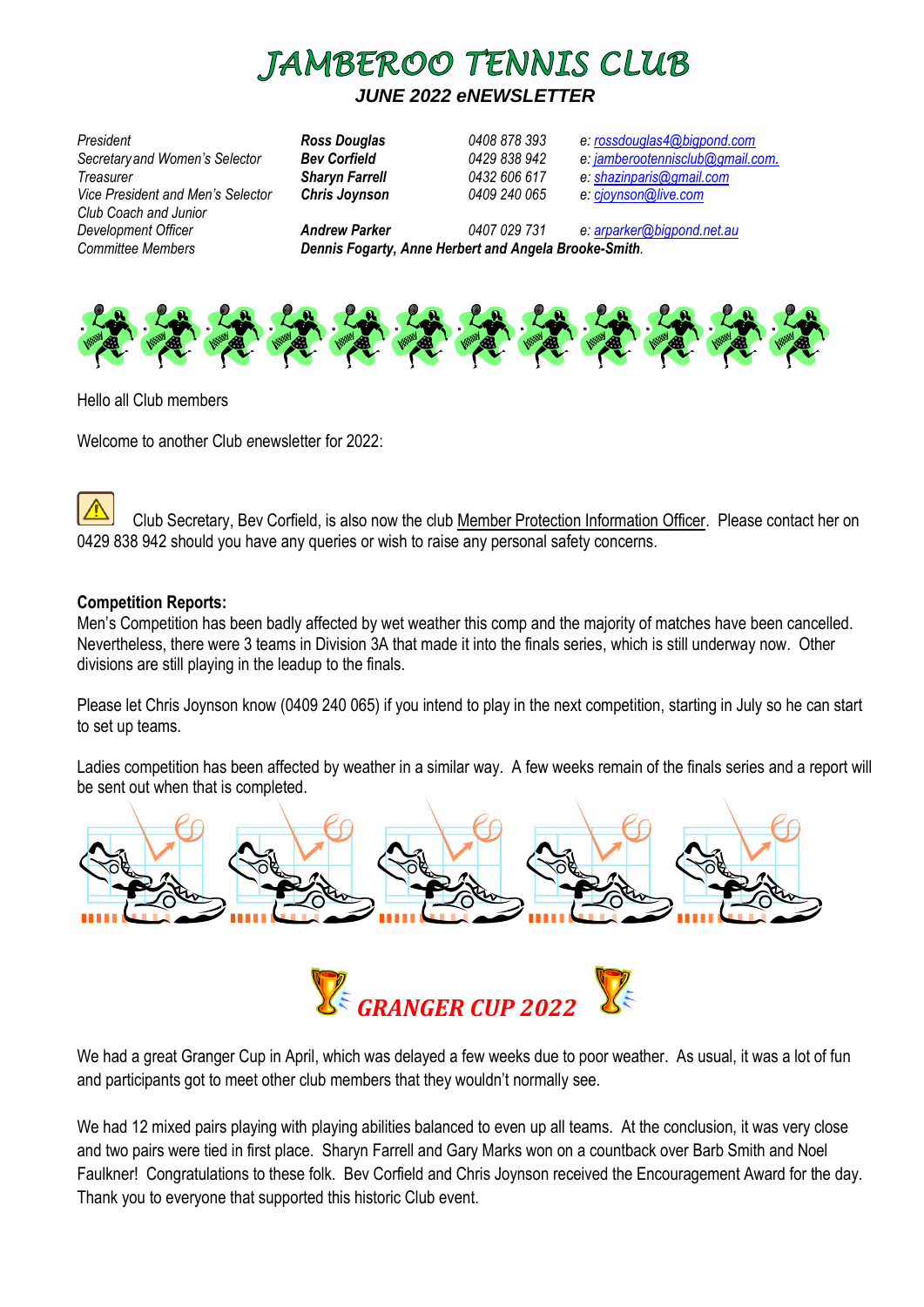





Happy winner Sharyn Farrell **Runners Up, Barb Smith and Fisher Australian** Encouragement Award winners, (Gary Marks absent) Noel Faulkner Bev Corfield and Chris Joynson





# **Working Bee Sunday 26 June 9.00am to Midday.**

Please come along and help with some basic club maintenance, even if you can only spare an hour. We have a number of different jobs including weeding and trimming in the garden, cleaning spider webs and washing walls of the clubhouse, cleaning out the drain along the southern side of the courts, some painting, cleaning clubhouse gutters and windows, etc. It all helps to make our facility safer and better for all members and court users. Let Ross Douglas know if you can help – 0408 878 393.



Club me[mbe](https://freepngimg.com/png/25923-green-dollar-symbol-free-download)rship [fe](https://freepngimg.com/png/25923-green-dollar-symbol-free-download)es ar[e d](https://freepngimg.com/png/25923-green-dollar-symbol-free-download)ue by 1 July. Please see Club website for details.



With this extended period of wet weather, the courts have not dried out much for months and so moss and algae growth has been going gangbusters. In particular, Court 4, the surface of which is 10 years old now, has moss and algae around t[he out](https://creativecommons.org/licenses/by-nc/3.0/)si[de edg](https://creativecommons.org/licenses/by-nc/3.0/)e[s. It h](https://creativecommons.org/licenses/by-nc/3.0/)as been treated with chemicals and mechanically scraped (thanks to Chris Geoghegan), but the g[rowth](https://creativecommons.org/licenses/by-nc/3.0/) is [very persisten](https://creativecommons.org/licenses/by-nc/3.0/)t. Please be careful if playing on this court and be mindful of the risk. When we get some e[xten](https://creativecommons.org/licenses/by-nc/3.0/)de[d dry](https://creativecommons.org/licenses/by-nc/3.0/) we[athe](https://creativecommons.org/licenses/by-nc/3.0/)r we should be able to get it back under control.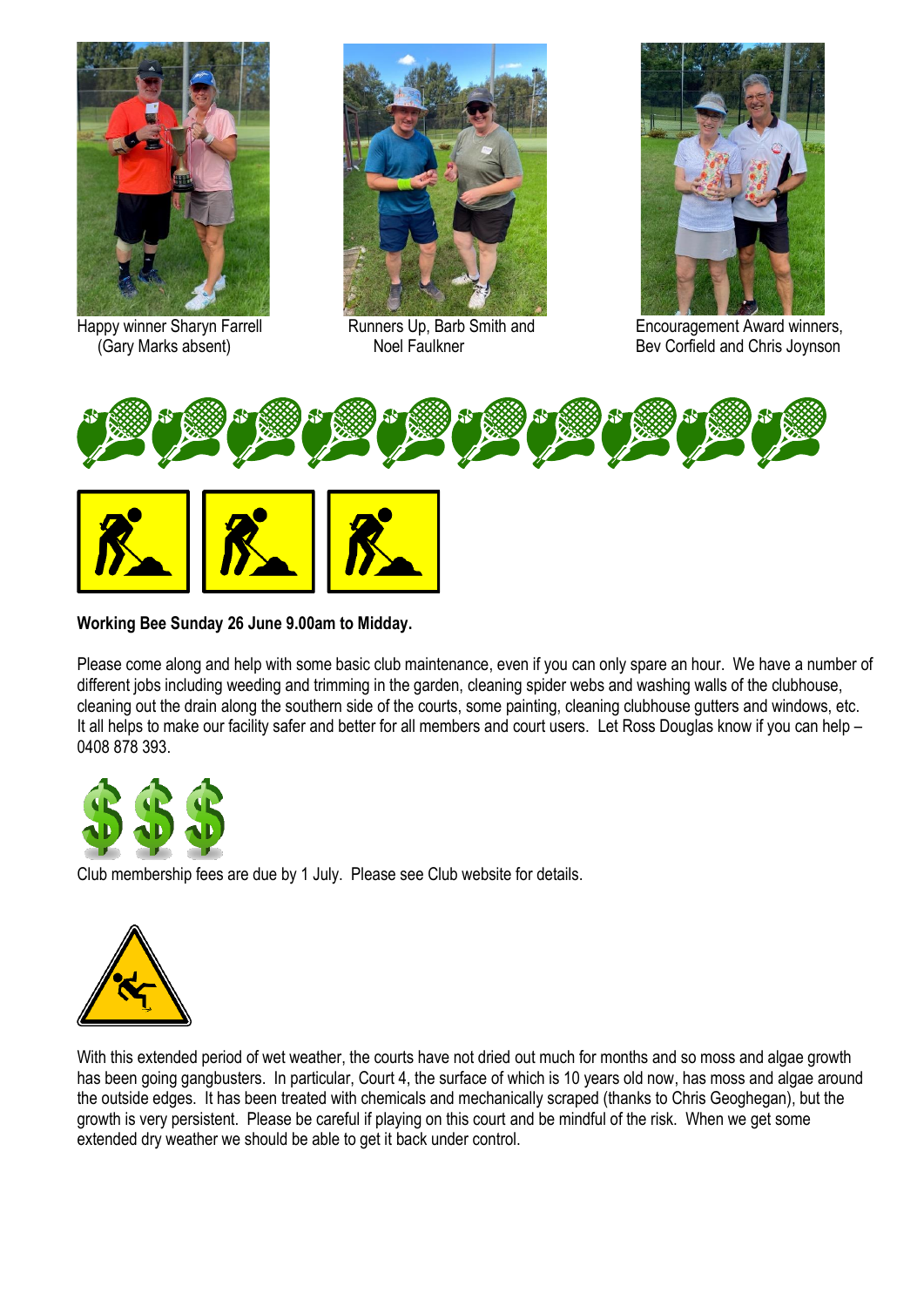

[As JTC](http://www.pngall.com/tennis-png) does not have a caretaker/supervisor, we rely upon supervising adults to ensure junior player safety. Below is some info to remind/inform you of procedures for Junior Competition at Jamberoo Tennis Club.

## **[Court Con](https://creativecommons.org/licenses/by-nc/3.0/)ditions**

With the safety of your children being our key concern, supervising adults need to ensure the courts are clear of debris and are safe for play to proceed. Regarding water, if you can see water on the surface of the court - it is too wet and dangerous to play. If the rain is any more than a drizzle, play should be suspended. If rain continues then the match should be cancelled. IF YOU HAVE ANY CONCERNS ON THE DAY OF PLAY - PHONE ANDREW PARKER AND HE WILL ADVISE YOU AS TO HOW YOU SHOULD PROCEED.

### **Collection of court fees and return of keys**

The home Captain (and supervising adult) is responsible for collecting \$2 from each player (including the opposition) in his/her match and putting the money in a sealed, labelled envelope or money bag. That money is then put in the secure letterbox at 36 Macquarie Street (Chris Joynson's home). Please return the key to the hook on the back of that letterbox.

#### **Final tidy up**

Ensure chairs are returned to the Clubhouse and the courts/facility are left tidy and rubbish free (red bin located outside court 1). Take all personal property home with you (please check lost property regularly).

Your Committee appreciates your assistance to help keep our Club functioning well for all users.

If you have any concerns, please contact Andrew Parker (*0407 029 731) e: [arparker@bigpond.net.au](mailto:arparker@bigpond.net.auw) )* who is happy to be of assistance.

Bev Corfield - Club Secretary and MPIO



**Treasurer's Report** 

Account balances as of 28/4/2022:

CBA business transaction account: \$16,987.10 .

Term Deposit: \$52,086.10.

Total Bank Assets: \$69,073.20 .

Sharyn Farrell



Bev Corfield is investigating a new way of online booking for the courts and gaining court access by pin coded lock. The idea is to streamline the whole court booking and access procedure. More information to follow.